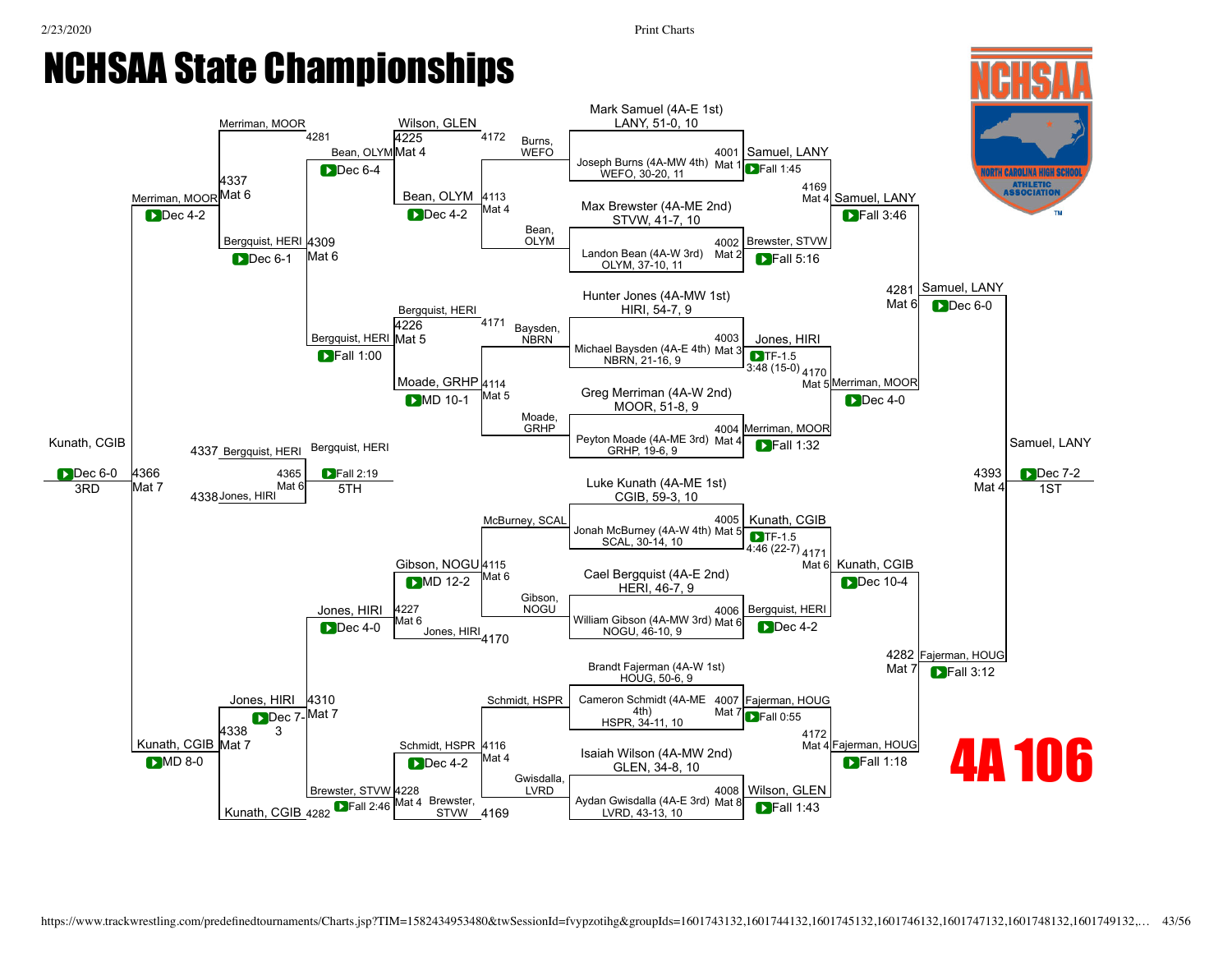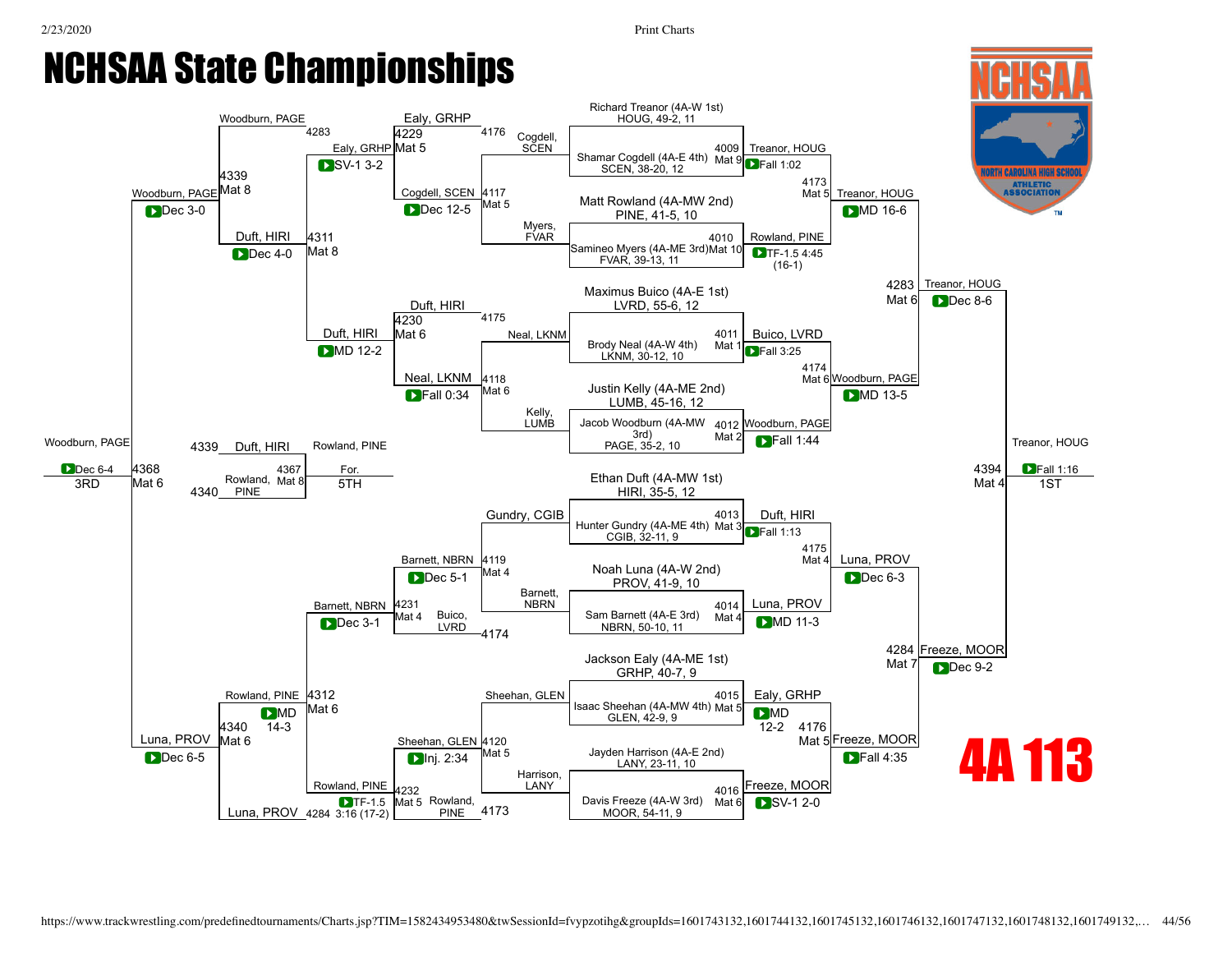1ST



Mat 6

Dec 7-3 | International Decision of Mato Mato Control Ramino Pascual (4A-MW 2nd)<br>
GLEN. 36-10. 12

ADRV 4177

GLEN, 36-10, 12 Dec 7-3

[4236](javascript:openBoutSheet(22,)

**DFall 1:36** 

Mat 6 Busisou,

[Cline,](javascript:viewProfile(332953132)) PROV 4286

Busisou, ADRV

**D**Fall 1:59

[Sokolski](javascript:viewProfile(638137009)), MOOR

**D**Fall 1:59 Mat 6 Busisou, Samson [Sokolski](javascript:viewProfile(638137009)) (4A-W 3rd) Mat 4 ADRV 4177

4177 MOOR, 37-10, 10

Pascual, GLEN

[4024](javascript:openBoutSheet(8,)

**DMD** 11-2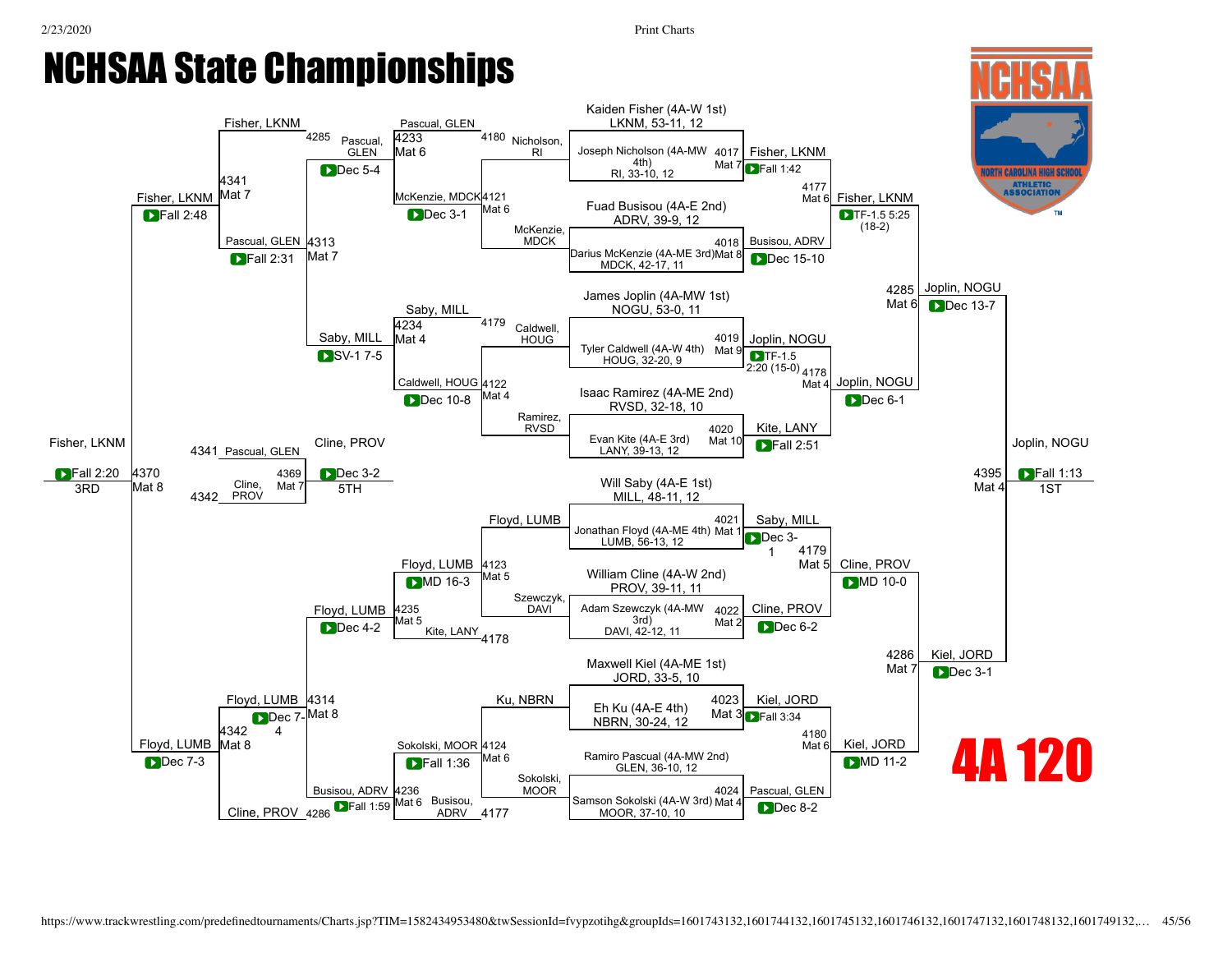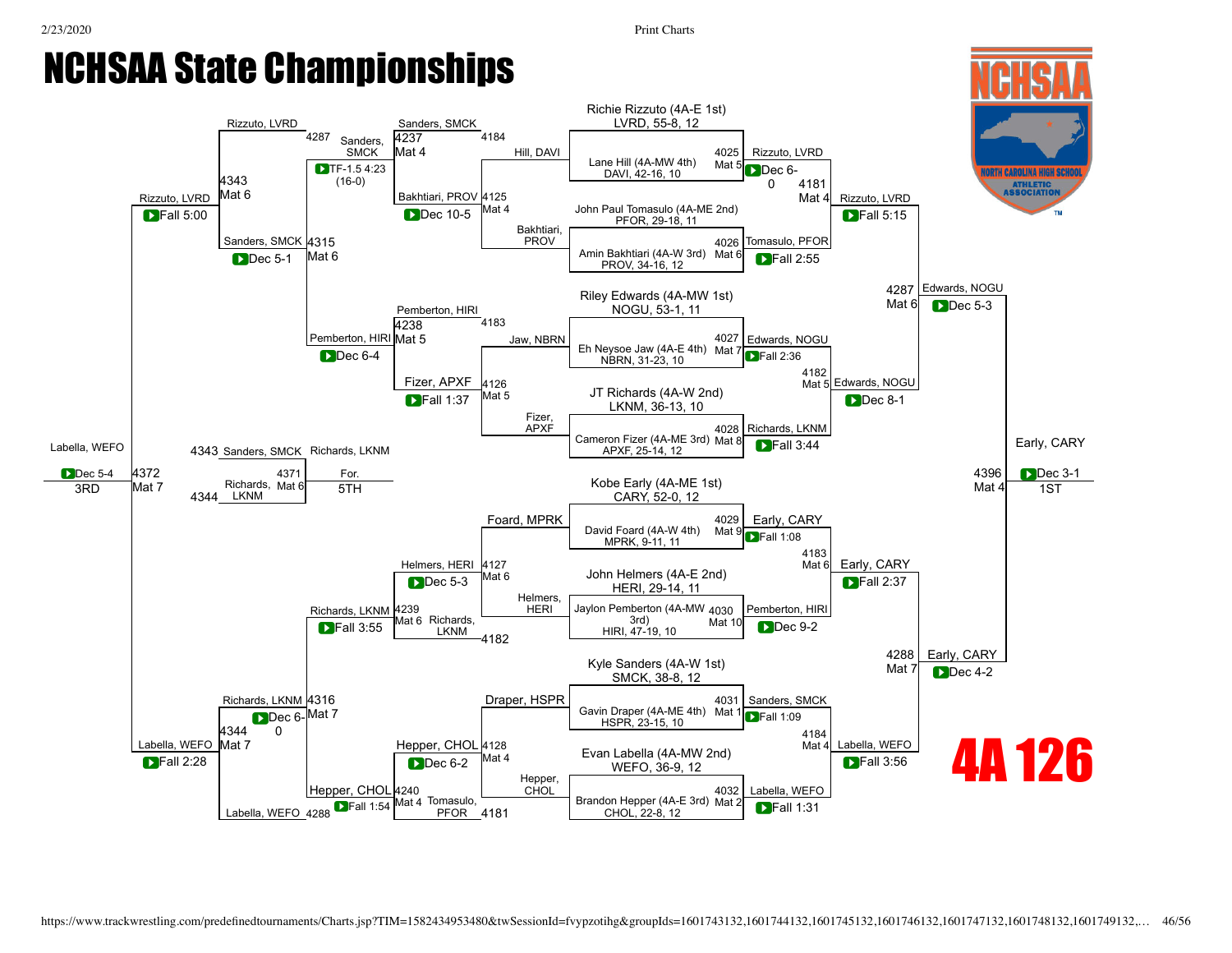#### NCHSAA State Championships Johnson, LANY 4289 [Olive](javascript:viewProfile(1608067132)), MDCKMat 5 [Emmert](javascript:viewProfile(1384167009)), **MOOR** <sup>4188</sup> [Cannaday](javascript:viewProfile(227003135)), **SCEN** [4345](javascript:openBoutSheet(25,) [4241](javascript:openBoutSheet(18,)

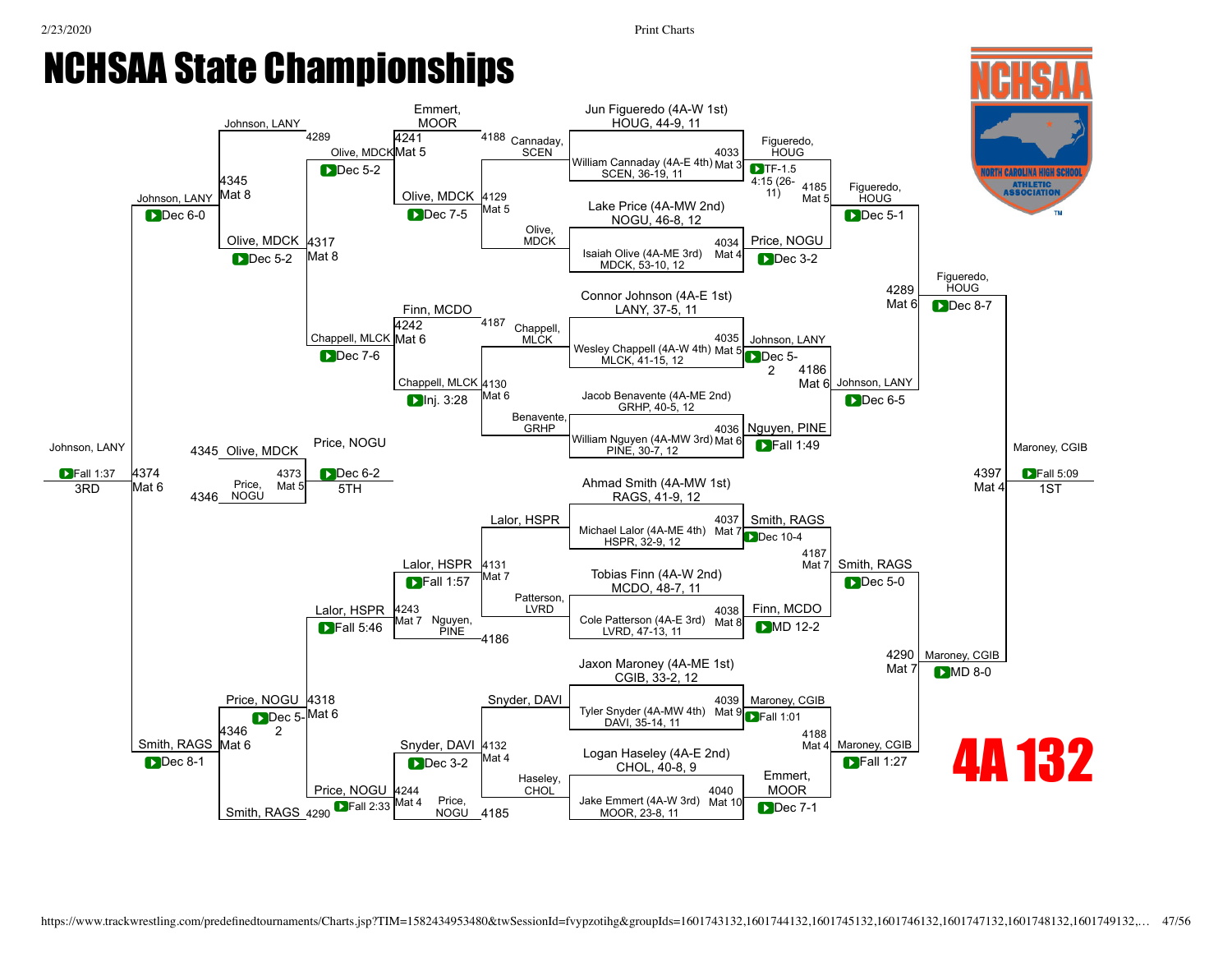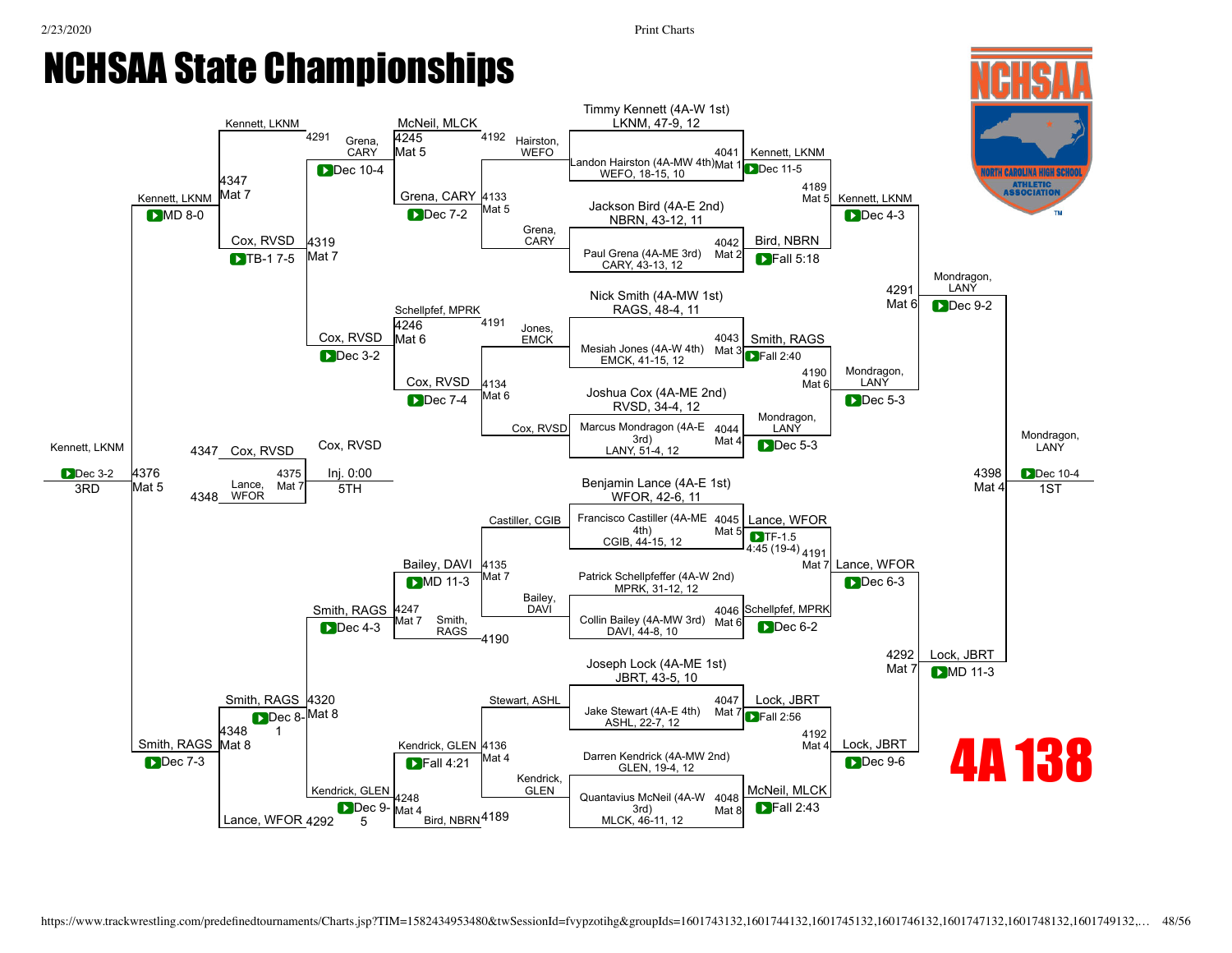1ST



[Jessup](javascript:viewProfile(629503132)), LVRD

Tucker [Jessup](javascript:viewProfile(629503132)) (4A-E 3rd) Mat 6<br>DFall 4:17 Mat 4 Schefers, Tucker Jessup (4A-E 3rd) Mat 6

Shulman, HIRI 4294

[Jessup](javascript:viewProfile(629503132)), LVRD [4252](javascript:openBoutSheet(22,)

**D**Fall 4:17

Mat 4 Schefers,

OLYM 4193

4193 **LVRD, 50-8, 11** Mat <sup>o</sup> MD 12-1

Shulman, HIRI

[4056](javascript:openBoutSheet(8,) Mat 6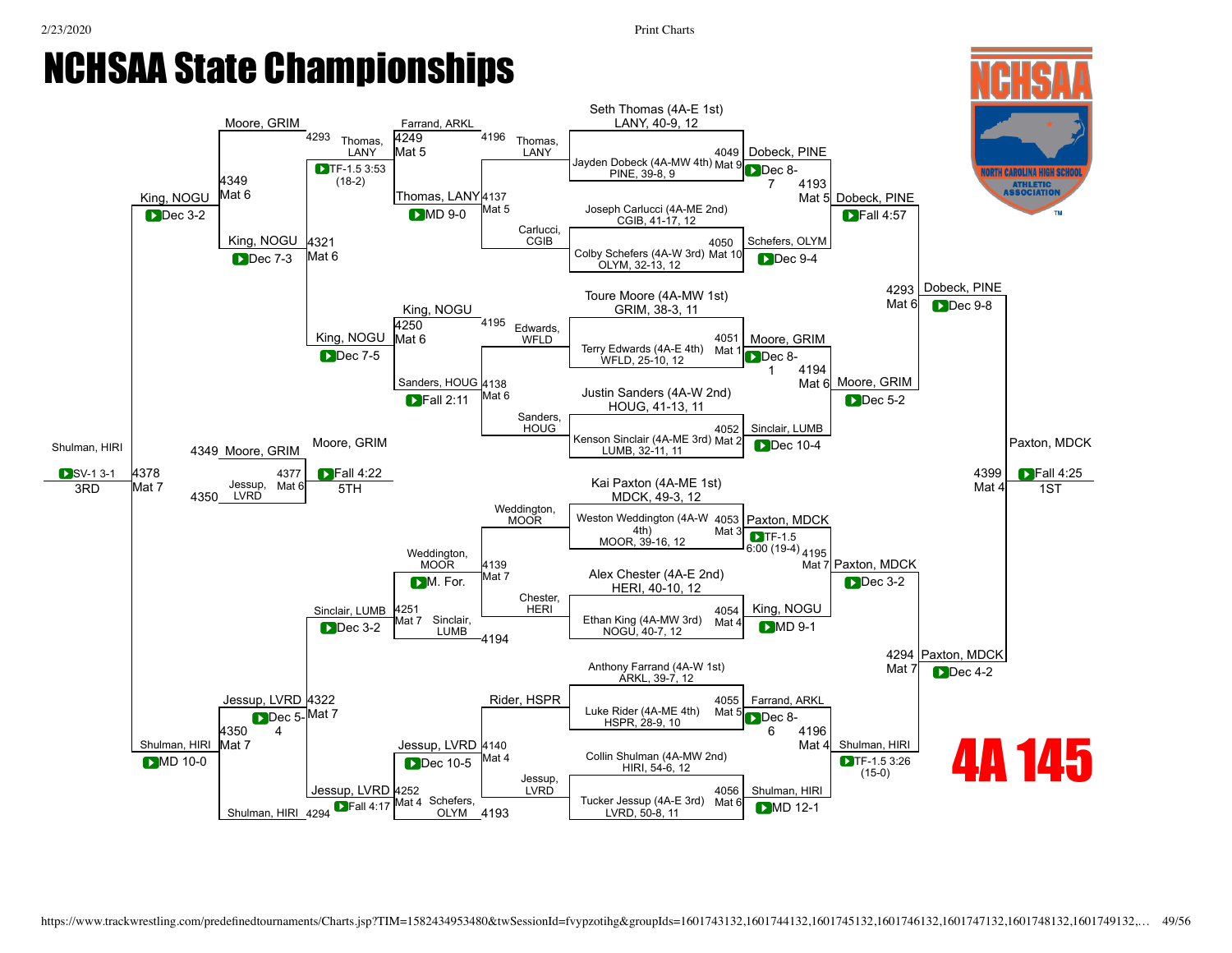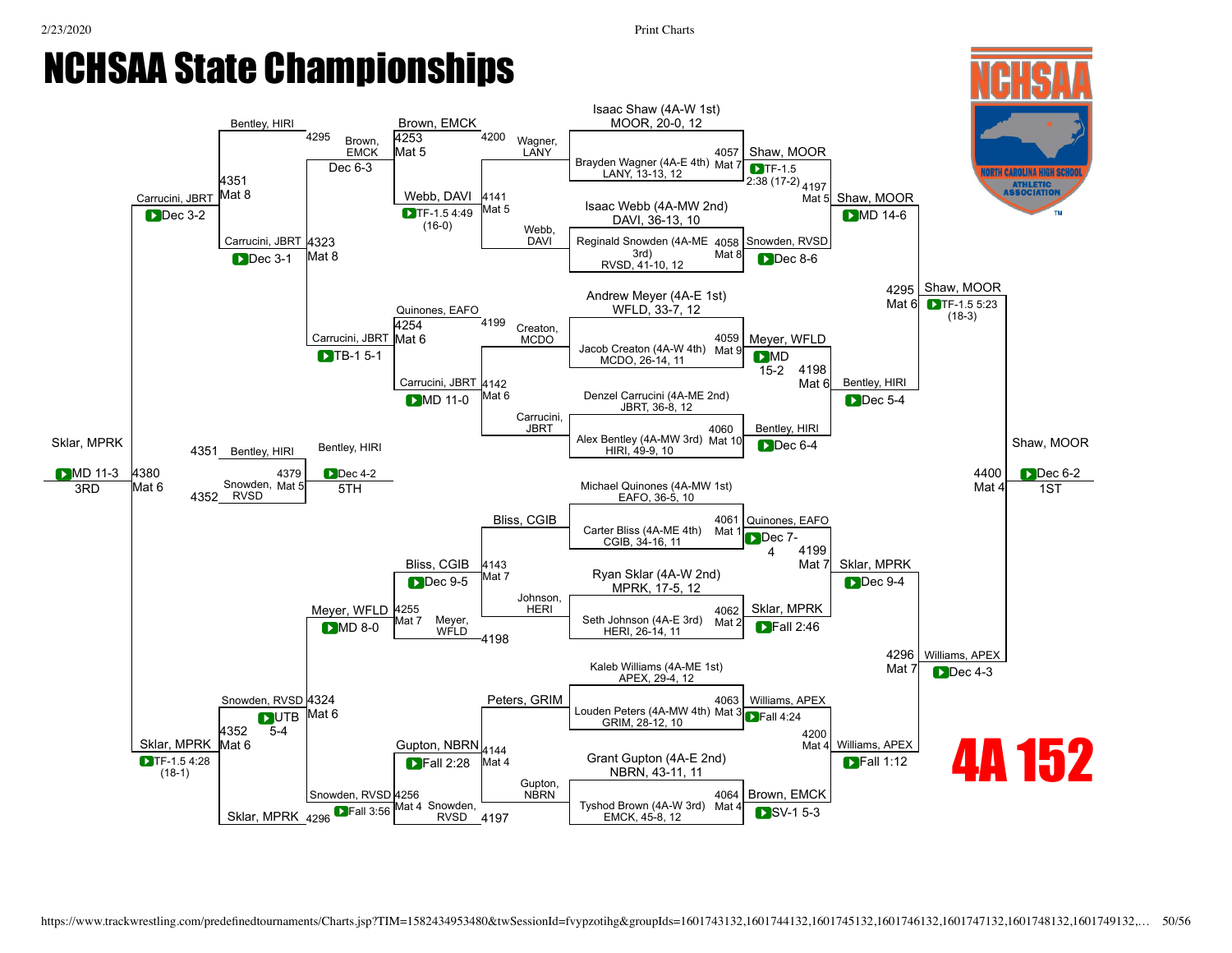1ST



D<sub>AVI</sub>

Dec 3- Mat 4 Voelker,  $\frac{1}{2004}$  Noah [Rupp](javascript:viewProfile(548087096)) (4A-W 3rd)  $\frac{1002}{\text{Mat 2}}$ 

[Goodin,](javascript:viewProfile(336038096)) MOOR 4298

[Voelker,](javascript:viewProfile(1657135132)) WFOR

Dec 3-2

[4260](javascript:openBoutSheet(22,)<br>Mat 4

[Voelker](javascript:viewProfile(1657135132)). WFOR

4201

PROV, 35-9, 11

[Rupp](javascript:viewProfile(548087096)), PROV

TF-1.5 4:53 (17-1)

[4072](javascript:openBoutSheet(8,) Mat 2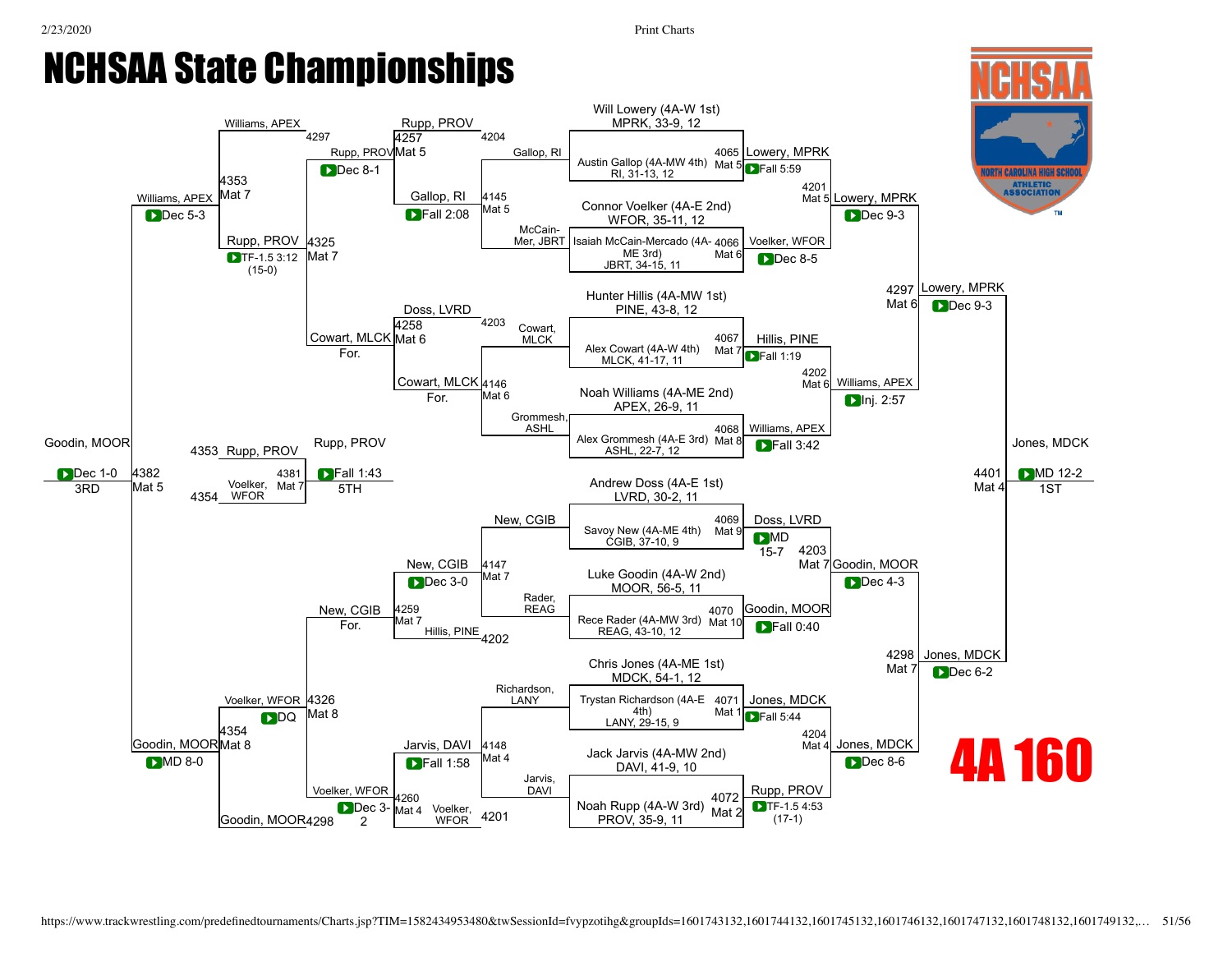#### 2/23/2020 Print Charts NCHSAA State Championships [Bell,](javascript:viewProfile(558477009)) LANY [Bell,](javascript:viewProfile(558477009)) LANY <sup>4299</sup> [Fabian,](javascript:viewProfile(1198699096)) **HOUG** Zaitawi, WEFO <sup>4208</sup> Mathews, PINE Devon [Bell](javascript:viewProfile(558477009)) (4A-E 1st) LANY, 24-6, &n [4355](javascript:openBoutSheet(25,) Mat<sub>6</sub> [4261](javascript:openBoutSheet(18,) Mat 5 PINE, 31-16, 12 [Fabian](javascript:viewProfile(1198699096)), HOUG [4149](javascript:openBoutSheet(10,) Mat 5  $\blacksquare$ Fall 2:58

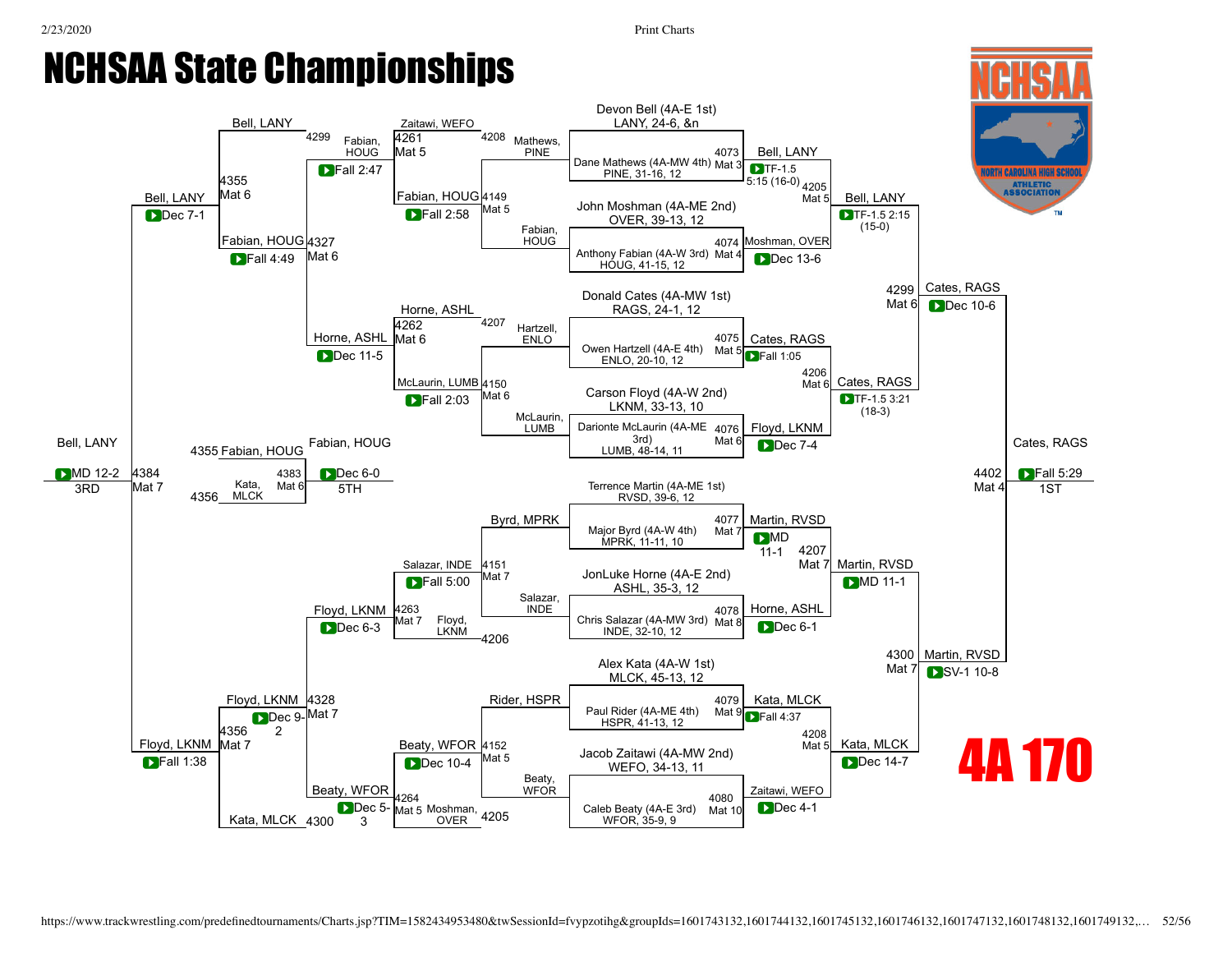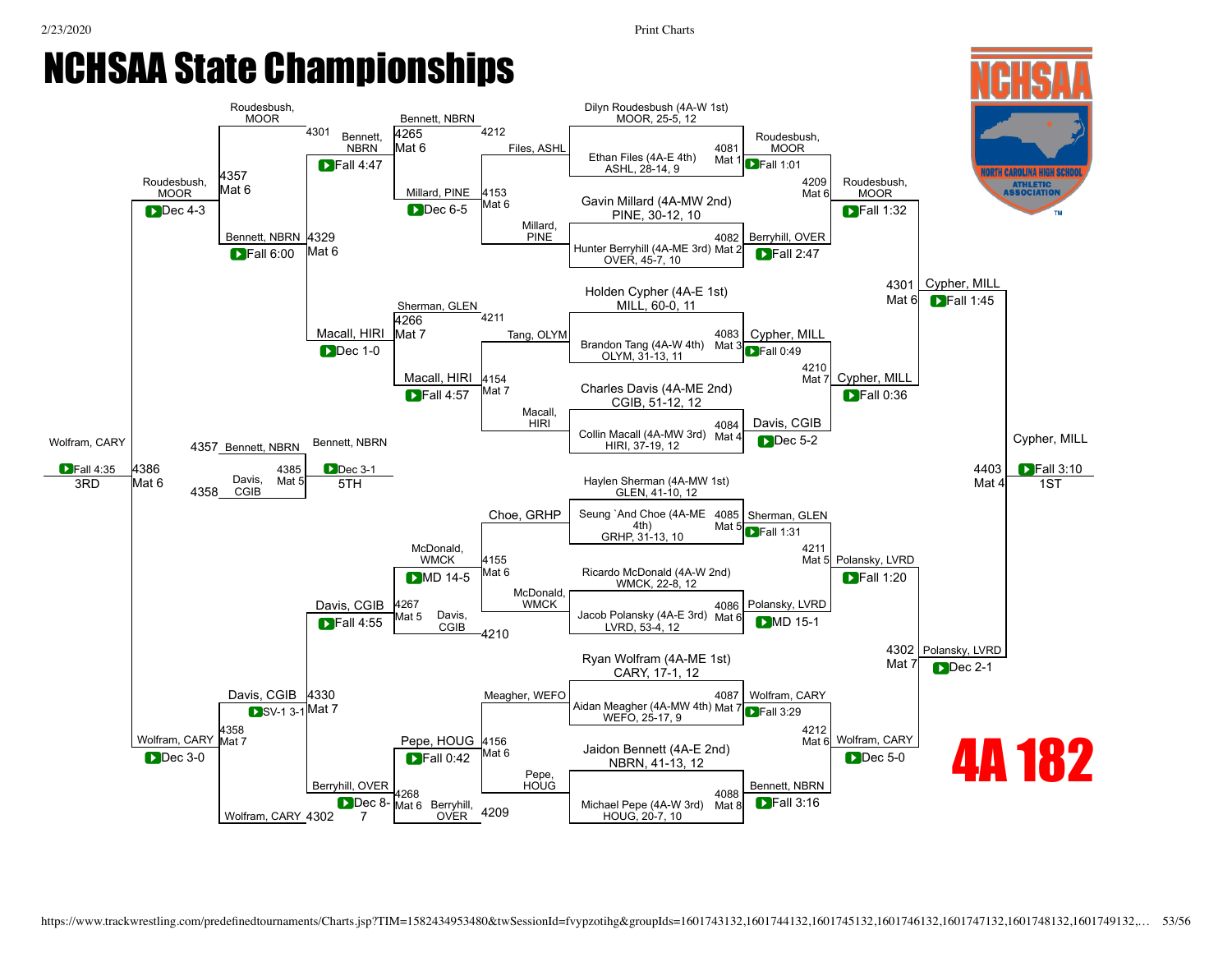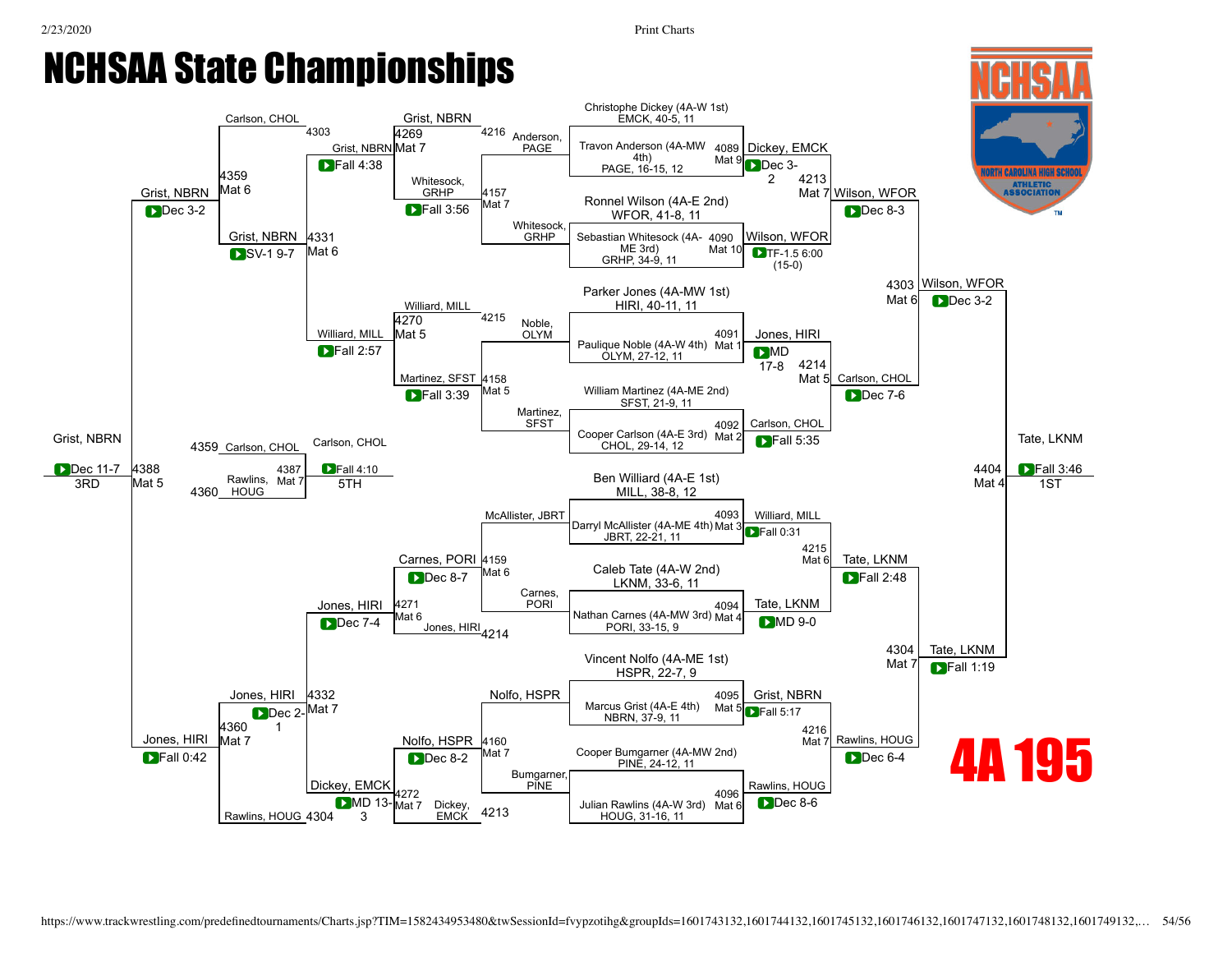